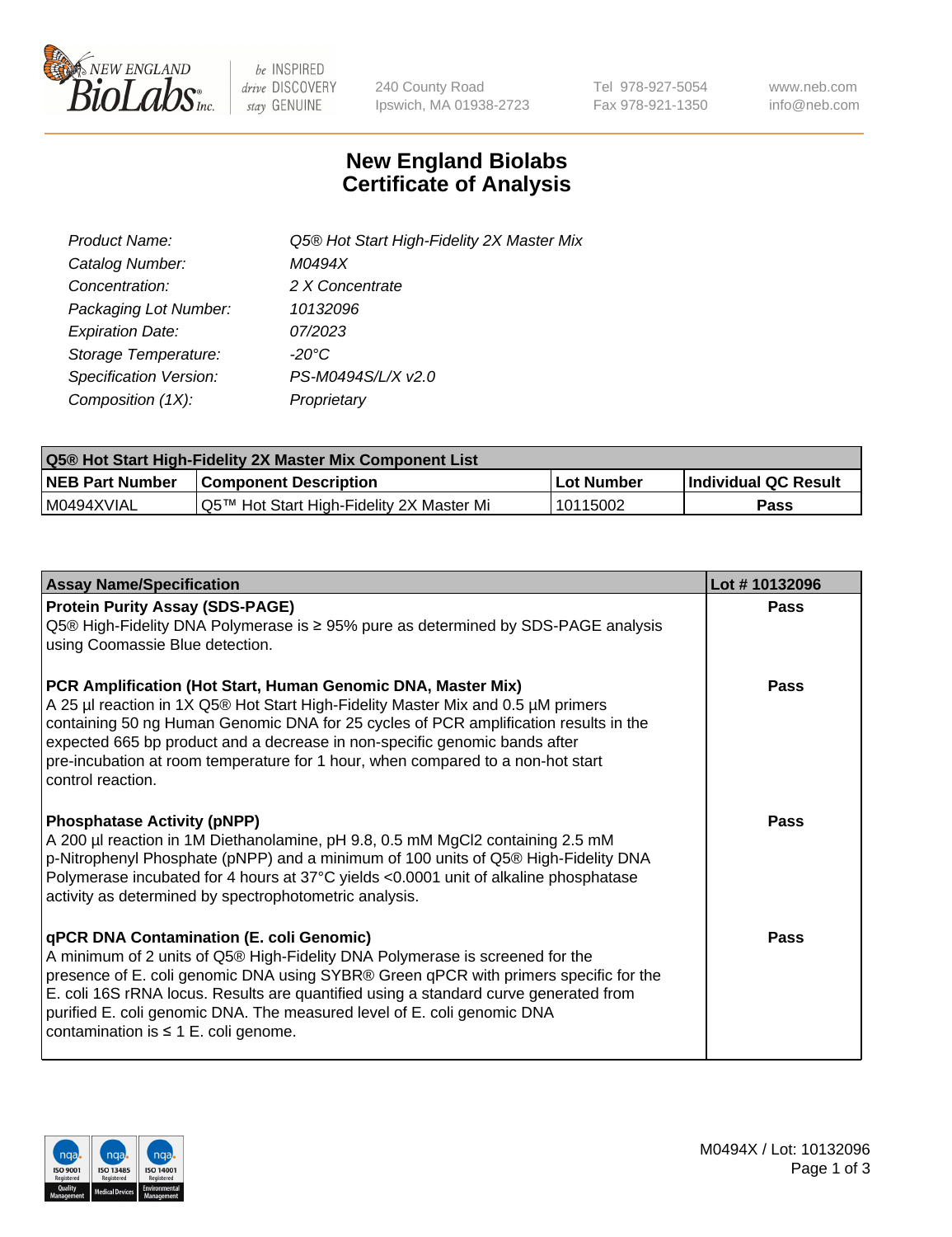

be INSPIRED drive DISCOVERY stay GENUINE

240 County Road Ipswich, MA 01938-2723 Tel 978-927-5054 Fax 978-921-1350

www.neb.com info@neb.com

| <b>Assay Name/Specification</b>                                                                                                                                                                                                                                                                                                                                            | Lot #10132096 |
|----------------------------------------------------------------------------------------------------------------------------------------------------------------------------------------------------------------------------------------------------------------------------------------------------------------------------------------------------------------------------|---------------|
| <b>RNase Activity (Extended Digestion)</b><br>A 10 µl reaction in NEBuffer 4 containing 40 ng of a 300 base single-stranded RNA<br>and a minimum of 1 µl of Q5® Hot Start High-Fidelity 2X Master Mix is incubated at<br>37°C. After incubation for 4 hours, >90% of the substrate RNA remains intact as<br>determined by gel electrophoresis using fluorescent detection. | <b>Pass</b>   |
| <b>Endonuclease Activity (Nicking, Polymerase, dNTP)</b><br>A 50 µl reaction in NEBuffer 2 in the presence of 400 µM dNTPs containing 1 µg of<br>supercoiled pUC19 DNA and a minimum of 10 units of Q5® High-Fidelity DNA Polymerase<br>incubated for 4 hours at 37°C results in <10% conversion to the nicked form as<br>determined by agarose gel electrophoresis.       | Pass          |
| PCR Amplification (7 kb Human Genomic DNA, Master Mix)<br>A 50 µl reaction in 1X Q5® Hot Start High-Fidelity Master Mix and 0.5 µM primers<br>containing 20 ng Human Genomic DNA for 30 cycles of PCR amplification results in the<br>expected 7 kb product.                                                                                                               | Pass          |
| PCR Amplification (20 kb Lambda DNA, Master Mix)<br>A 50 µl reaction in 1X Q5® Hot Start High-Fidelity Master Mix and 1.0 µM primers<br>containing 10 ng Lambda DNA for 22 cycles of PCR amplification results in the<br>expected 20 kb product.                                                                                                                           | Pass          |
| Non-Specific DNase Activity (16 hour, Buffer)<br>A 50 µl reaction in 1X Q5® Hot Start High-Fidelity Master Mix containing 1 µg of T3<br>or T7 DNA in addition to a reaction containing Lambda-HindIII DNA incubated for 16<br>hours at 37°C results in a DNA pattern free of detectable nuclease degradation as<br>determined by agarose gel electrophoresis.              | Pass          |

This product has been tested and shown to be in compliance with all specifications.

One or more products referenced in this document may be covered by a 3rd-party trademark. Please visit <www.neb.com/trademarks>for additional information.